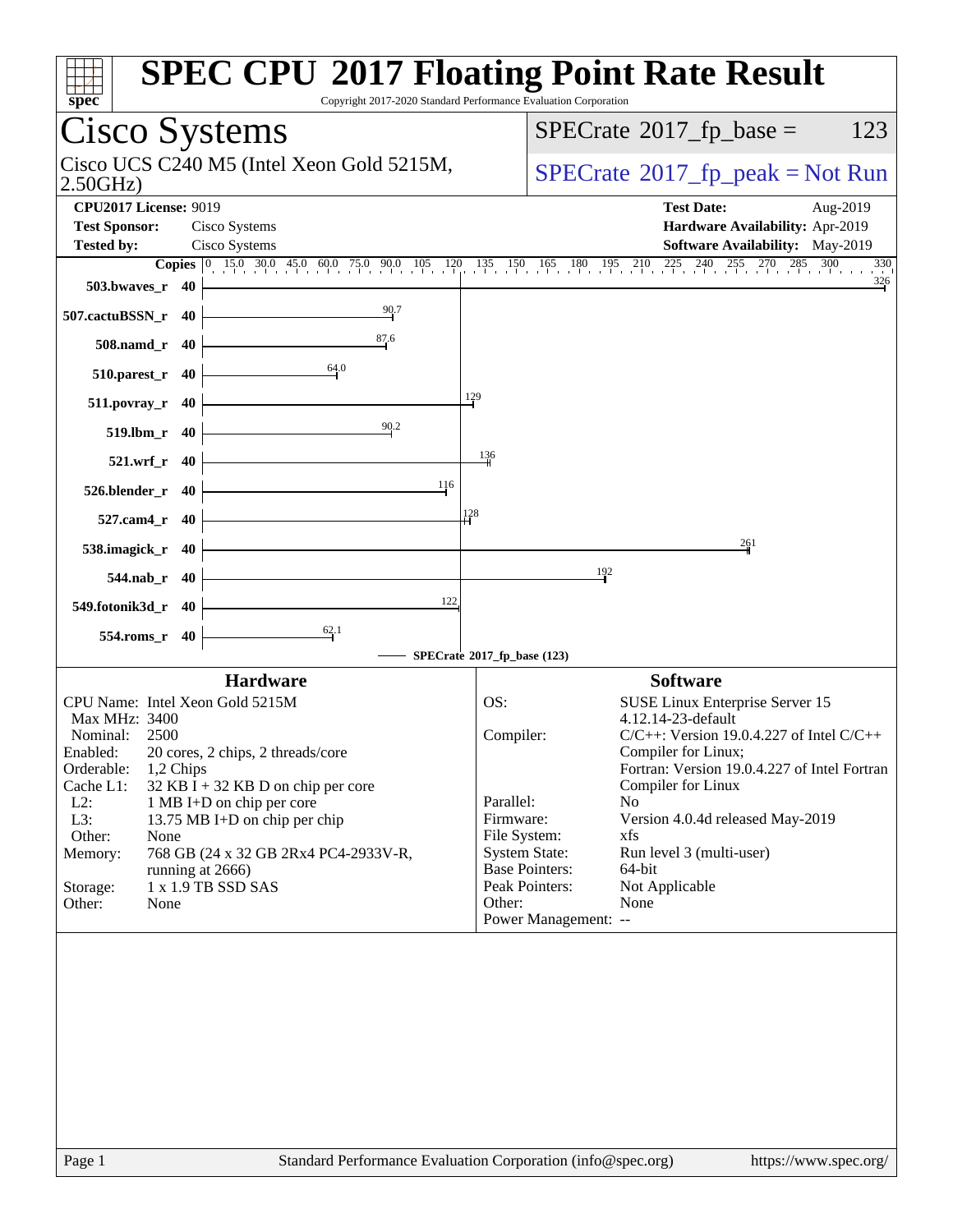

Copyright 2017-2020 Standard Performance Evaluation Corporation

### Cisco Systems

2.50GHz) Cisco UCS C240 M5 (Intel Xeon Gold 5215M,  $SPECTR = SPECrate@2017_fp\_peak = Not Run$  $SPECTR = SPECrate@2017_fp\_peak = Not Run$  $SPECTR = SPECrate@2017_fp\_peak = Not Run$ 

 $SPECTate@2017_fp\_base = 123$ 

**[CPU2017 License:](http://www.spec.org/auto/cpu2017/Docs/result-fields.html#CPU2017License)** 9019 **[Test Date:](http://www.spec.org/auto/cpu2017/Docs/result-fields.html#TestDate)** Aug-2019 **[Test Sponsor:](http://www.spec.org/auto/cpu2017/Docs/result-fields.html#TestSponsor)** Cisco Systems **[Hardware Availability:](http://www.spec.org/auto/cpu2017/Docs/result-fields.html#HardwareAvailability)** Apr-2019 **[Tested by:](http://www.spec.org/auto/cpu2017/Docs/result-fields.html#Testedby)** Cisco Systems **[Software Availability:](http://www.spec.org/auto/cpu2017/Docs/result-fields.html#SoftwareAvailability)** May-2019

#### **[Results Table](http://www.spec.org/auto/cpu2017/Docs/result-fields.html#ResultsTable)**

|                                  |               |                |                | <b>Base</b>    |       |                |            |               |                |              | <b>Peak</b>    |              |                |              |
|----------------------------------|---------------|----------------|----------------|----------------|-------|----------------|------------|---------------|----------------|--------------|----------------|--------------|----------------|--------------|
| <b>Benchmark</b>                 | <b>Copies</b> | <b>Seconds</b> | Ratio          | <b>Seconds</b> | Ratio | <b>Seconds</b> | Ratio      | <b>Copies</b> | <b>Seconds</b> | <b>Ratio</b> | <b>Seconds</b> | <b>Ratio</b> | <b>Seconds</b> | <b>Ratio</b> |
| 503.bwayes r                     | 40            | 1230           | 326            | 1231           | 326   | 1230           | 326        |               |                |              |                |              |                |              |
| 507.cactuBSSN r                  | 40            | 559            | 90.6           | 558            | 90.8  | 558            | 90.7       |               |                |              |                |              |                |              |
| $508$ .namd $r$                  | 40            | 435            | 87.5           | 433            | 87.7  | 434            | 87.6       |               |                |              |                |              |                |              |
| $510.parest_r$                   | 40            | 1638           | 63.9           | 1633           | 64.1  | 1634           | 64.0       |               |                |              |                |              |                |              |
| 511.povray_r                     | 40            | 722            | 129            | 723            | 129   | 721            | 130        |               |                |              |                |              |                |              |
| 519.lbm r                        | 40            | 467            | 90.2           | 467            | 90.2  | 467            | 90.2       |               |                |              |                |              |                |              |
| $521$ .wrf r                     | 40            | 658            | 136            | 658            | 136   | 653            | 137        |               |                |              |                |              |                |              |
| 526.blender r                    | 40            | 524            | 116            | 523            | 116   | 523            | <b>116</b> |               |                |              |                |              |                |              |
| 527.cam4 r                       | 40            | 547            | 128            | 548            | 128   | 560            | 125        |               |                |              |                |              |                |              |
| 538.imagick_r                    | 40            | 381            | 261            | 382            | 260   | 381            | 261        |               |                |              |                |              |                |              |
| $544$ .nab_r                     | 40            | 350            | <u>192</u>     | 349            | 193   | 351            | 192        |               |                |              |                |              |                |              |
| 549.fotonik3d r                  | 40            | 1275           | 122            | 1275           | 122   | 1275           | 122        |               |                |              |                |              |                |              |
| $554$ .roms $r$                  | 40            | 1024           | 62.1           | 1025           | 62.0  | 1023           | 62.2       |               |                |              |                |              |                |              |
| $SPECrate^{\circ}2017$ fp base = |               |                | 123            |                |       |                |            |               |                |              |                |              |                |              |
| $SPECrate^{\circ}2017$ fp peak = |               |                | <b>Not Run</b> |                |       |                |            |               |                |              |                |              |                |              |

Results appear in the [order in which they were run.](http://www.spec.org/auto/cpu2017/Docs/result-fields.html#RunOrder) Bold underlined text [indicates a median measurement.](http://www.spec.org/auto/cpu2017/Docs/result-fields.html#Median)

#### **[Submit Notes](http://www.spec.org/auto/cpu2017/Docs/result-fields.html#SubmitNotes)**

 The numactl mechanism was used to bind copies to processors. The config file option 'submit' was used to generate numactl commands to bind each copy to a specific processor. For details, please see the config file.

### **[Operating System Notes](http://www.spec.org/auto/cpu2017/Docs/result-fields.html#OperatingSystemNotes)**

Stack size set to unlimited using "ulimit -s unlimited"

### **[General Notes](http://www.spec.org/auto/cpu2017/Docs/result-fields.html#GeneralNotes)**

Environment variables set by runcpu before the start of the run: LD LIBRARY PATH = "/home/cpu2017/lib/intel64"

 Binaries compiled on a system with 1x Intel Core i9-7900X CPU + 32GB RAM memory using Redhat Enterprise Linux 7.5 Transparent Huge Pages enabled by default Prior to runcpu invocation Filesystem page cache synced and cleared with: sync; echo 3> /proc/sys/vm/drop\_caches runcpu command invoked through numactl i.e.: numactl --interleave=all runcpu <etc> NA: The test sponsor attests, as of date of publication, that CVE-2017-5754 (Meltdown) is mitigated in the system as tested and documented.

**(Continued on next page)**

| Page 2 | Standard Performance Evaluation Corporation (info@spec.org) | https://www.spec.org/ |
|--------|-------------------------------------------------------------|-----------------------|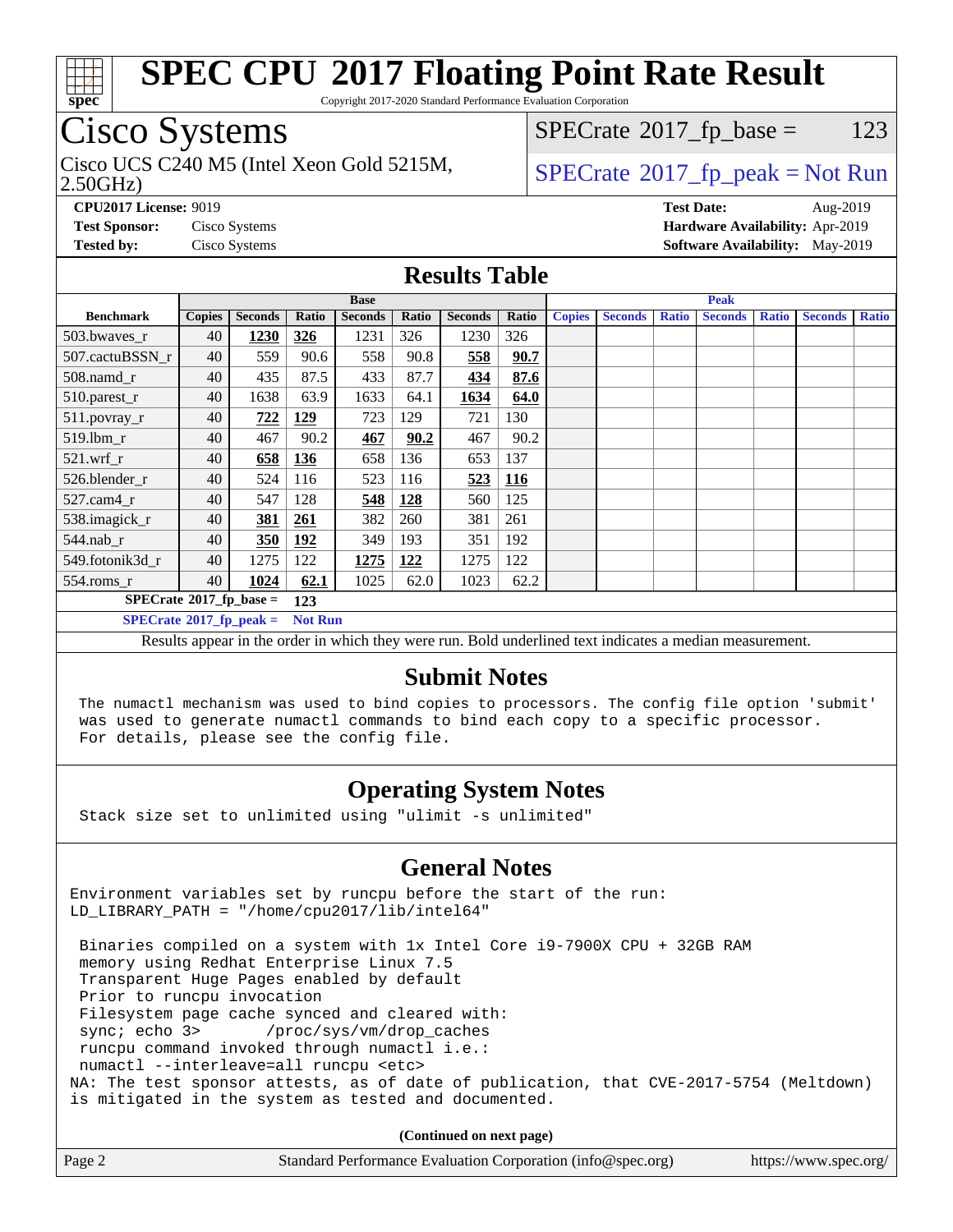

Copyright 2017-2020 Standard Performance Evaluation Corporation

### Cisco Systems

Cisco UCS C240 M5 (Intel Xeon Gold 5215M,  $\vert$  [SPECrate](http://www.spec.org/auto/cpu2017/Docs/result-fields.html#SPECrate2017fppeak)®[2017\\_fp\\_peak = N](http://www.spec.org/auto/cpu2017/Docs/result-fields.html#SPECrate2017fppeak)ot Run

 $SPECTate@2017_fp\_base = 123$ 

2.50GHz)

**[Test Sponsor:](http://www.spec.org/auto/cpu2017/Docs/result-fields.html#TestSponsor)** Cisco Systems **[Hardware Availability:](http://www.spec.org/auto/cpu2017/Docs/result-fields.html#HardwareAvailability)** Apr-2019

**[CPU2017 License:](http://www.spec.org/auto/cpu2017/Docs/result-fields.html#CPU2017License)** 9019 **[Test Date:](http://www.spec.org/auto/cpu2017/Docs/result-fields.html#TestDate)** Aug-2019 **[Tested by:](http://www.spec.org/auto/cpu2017/Docs/result-fields.html#Testedby)** Cisco Systems **[Software Availability:](http://www.spec.org/auto/cpu2017/Docs/result-fields.html#SoftwareAvailability)** May-2019

#### **[General Notes \(Continued\)](http://www.spec.org/auto/cpu2017/Docs/result-fields.html#GeneralNotes)**

Yes: The test sponsor attests, as of date of publication, that CVE-2017-5753 (Spectre variant 1) is mitigated in the system as tested and documented. Yes: The test sponsor attests, as of date of publication, that CVE-2017-5715 (Spectre variant 2) is mitigated in the system as tested and documented.

#### **[Platform Notes](http://www.spec.org/auto/cpu2017/Docs/result-fields.html#PlatformNotes)**

Page 3 Standard Performance Evaluation Corporation [\(info@spec.org\)](mailto:info@spec.org) <https://www.spec.org/> BIOS Settings: Intel HyperThreading Technology set to Enabled SNC set to Enabled IMC Interleaving set to 1-way Interleave Patrol Scrub set to Disabled Sysinfo program /home/cpu2017/bin/sysinfo Rev: r5974 of 2018-05-19 9bcde8f2999c33d61f64985e45859ea9 running on linux-uuav Thu Aug 15 21:43:34 2019 SUT (System Under Test) info as seen by some common utilities. For more information on this section, see <https://www.spec.org/cpu2017/Docs/config.html#sysinfo> From /proc/cpuinfo model name : Intel(R) Xeon(R) Gold 5215M CPU @ 2.50GHz 2 "physical id"s (chips) 40 "processors" cores, siblings (Caution: counting these is hw and system dependent. The following excerpts from /proc/cpuinfo might not be reliable. Use with caution.) cpu cores : 10 siblings : 20 physical 0: cores 0 1 2 3 4 8 9 10 11 12 physical 1: cores 0 1 2 3 4 8 9 10 11 12 From lscpu: Architecture: x86\_64 CPU op-mode(s): 32-bit, 64-bit Byte Order: Little Endian  $CPU(s):$  40 On-line CPU(s) list: 0-39 Thread(s) per core: 2 Core(s) per socket: 10 Socket(s): 2 NUMA node(s): 2 Vendor ID: GenuineIntel CPU family: 6 Model: 85 Model name: Intel(R) Xeon(R) Gold 5215M CPU @ 2.50GHz Stepping: 6 **(Continued on next page)**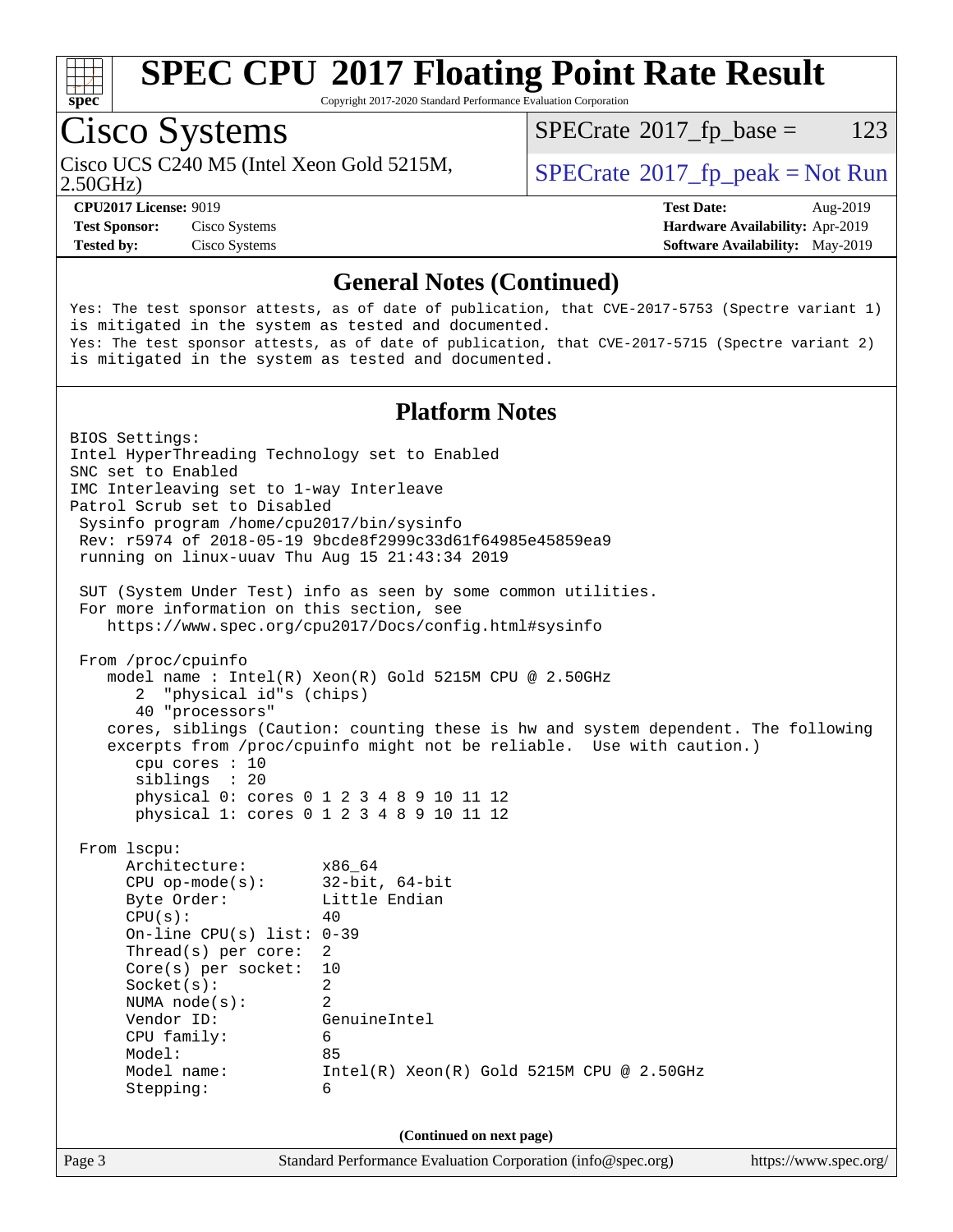

Copyright 2017-2020 Standard Performance Evaluation Corporation

Cisco Systems 2.50GHz) Cisco UCS C240 M5 (Intel Xeon Gold 5215M,  $SPECrate@2017_fp\_peak = Not Run$  $SPECrate@2017_fp\_peak = Not Run$ 

 $SPECTate$ <sup>®</sup>[2017\\_fp\\_base =](http://www.spec.org/auto/cpu2017/Docs/result-fields.html#SPECrate2017fpbase) 123

**[CPU2017 License:](http://www.spec.org/auto/cpu2017/Docs/result-fields.html#CPU2017License)** 9019 **[Test Date:](http://www.spec.org/auto/cpu2017/Docs/result-fields.html#TestDate)** Aug-2019 **[Test Sponsor:](http://www.spec.org/auto/cpu2017/Docs/result-fields.html#TestSponsor)** Cisco Systems **[Hardware Availability:](http://www.spec.org/auto/cpu2017/Docs/result-fields.html#HardwareAvailability)** Apr-2019 **[Tested by:](http://www.spec.org/auto/cpu2017/Docs/result-fields.html#Testedby)** Cisco Systems **[Software Availability:](http://www.spec.org/auto/cpu2017/Docs/result-fields.html#SoftwareAvailability)** May-2019

#### **[Platform Notes \(Continued\)](http://www.spec.org/auto/cpu2017/Docs/result-fields.html#PlatformNotes)**

| CPU MHz:<br>$CPU$ $max$ $MHz$ :<br>CPU min MHz:<br>BogoMIPS:<br>Virtualization:<br>$L1d$ cache:<br>Lli cache:<br>L2 cache:<br>L3 cache:<br>NUMA node0 $CPU(s): 0-9, 20-29$<br>NUMA node1 CPU(s): 10-19,30-39<br>Flags:                      | 2500.000<br>3400.0000<br>1000.0000<br>5000.00<br>$VT - x$<br>32K<br>32K<br>1024K<br>14080K<br>fpu vme de pse tsc msr pae mce cx8 apic sep mtrr pge mca cmov<br>pat pse36 clflush dts acpi mmx fxsr sse sse2 ss ht tm pbe syscall nx pdpelgb rdtscp<br>lm constant_tsc art arch_perfmon pebs bts rep_good nopl xtopology nonstop_tsc cpuid<br>aperfmperf tsc_known_freq pni pclmulqdq dtes64 monitor ds_cpl vmx smx est tm2 ssse3<br>sdbg fma cx16 xtpr pdcm pcid dca sse4_1 sse4_2 x2apic movbe popcnt<br>tsc_deadline_timer aes xsave avx f16c rdrand lahf_lm abm 3dnowprefetch cpuid_fault<br>epb cat_13 cdp_13 invpcid_single intel_ppin mba tpr_shadow vnmi flexpriority ept |
|---------------------------------------------------------------------------------------------------------------------------------------------------------------------------------------------------------------------------------------------|----------------------------------------------------------------------------------------------------------------------------------------------------------------------------------------------------------------------------------------------------------------------------------------------------------------------------------------------------------------------------------------------------------------------------------------------------------------------------------------------------------------------------------------------------------------------------------------------------------------------------------------------------------------------------------|
| ospke avx512_vnni arch_capabilities ssbd                                                                                                                                                                                                    | vpid fsgsbase tsc_adjust bmil hle avx2 smep bmi2 erms invpcid rtm cqm mpx rdt_a<br>avx512f avx512dq rdseed adx smap clflushopt clwb intel_pt avx512cd avx512bw avx512vl<br>xsaveopt xsavec xgetbvl xsaves cqm_llc cqm_occup_llc cqm_mbm_total cqm_mbm_local<br>ibpb ibrs stibp dtherm ida arat pln pts hwp hwp_act_window hwp_epp hwp_pkg_req pku                                                                                                                                                                                                                                                                                                                                |
| /proc/cpuinfo cache data<br>cache size $: 14080$ KB                                                                                                                                                                                         |                                                                                                                                                                                                                                                                                                                                                                                                                                                                                                                                                                                                                                                                                  |
| physical chip.<br>$available: 2 nodes (0-1)$<br>node 0 size: 385604 MB<br>node 0 free: 384994 MB<br>node 1 size: 387056 MB<br>node 1 free: 386567 MB<br>node distances:<br>node<br>$\overline{0}$<br>1<br>0 :<br>10<br>21<br>1:<br>21<br>10 | From numactl --hardware WARNING: a numactl 'node' might or might not correspond to a<br>node 0 cpus: 0 1 2 3 4 5 6 7 8 9 20 21 22 23 24 25 26 27 28 29<br>node 1 cpus: 10 11 12 13 14 15 16 17 18 19 30 31 32 33 34 35 36 37 38 39                                                                                                                                                                                                                                                                                                                                                                                                                                               |
| From /proc/meminfo<br>MemTotal:<br>791204592 kB<br>HugePages Total:<br>Hugepagesize:                                                                                                                                                        | 0<br>2048 kB                                                                                                                                                                                                                                                                                                                                                                                                                                                                                                                                                                                                                                                                     |
| From /etc/*release* /etc/*version*                                                                                                                                                                                                          |                                                                                                                                                                                                                                                                                                                                                                                                                                                                                                                                                                                                                                                                                  |
|                                                                                                                                                                                                                                             | (Continued on next page)                                                                                                                                                                                                                                                                                                                                                                                                                                                                                                                                                                                                                                                         |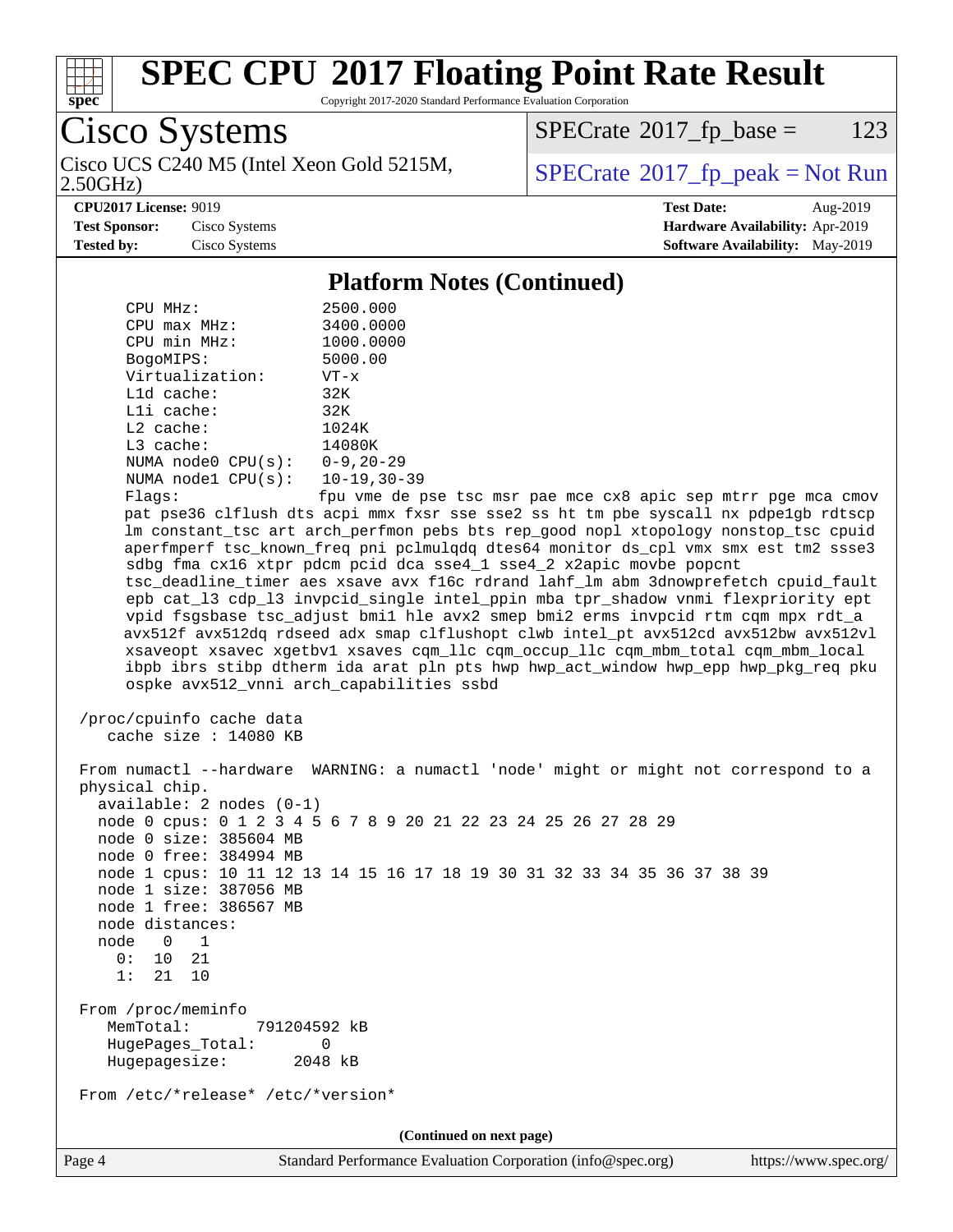

Copyright 2017-2020 Standard Performance Evaluation Corporation

Cisco Systems 2.50GHz) Cisco UCS C240 M5 (Intel Xeon Gold 5215M,  $SPECTU$ <sub>[SPECrate](http://www.spec.org/auto/cpu2017/Docs/result-fields.html#SPECrate2017fppeak)®2017\_fp\_peak</sub> = Not Run  $SPECTate$ <sup>®</sup>[2017\\_fp\\_base =](http://www.spec.org/auto/cpu2017/Docs/result-fields.html#SPECrate2017fpbase) 123 **[CPU2017 License:](http://www.spec.org/auto/cpu2017/Docs/result-fields.html#CPU2017License)** 9019 **[Test Date:](http://www.spec.org/auto/cpu2017/Docs/result-fields.html#TestDate)** Aug-2019 **[Test Sponsor:](http://www.spec.org/auto/cpu2017/Docs/result-fields.html#TestSponsor)** Cisco Systems **[Hardware Availability:](http://www.spec.org/auto/cpu2017/Docs/result-fields.html#HardwareAvailability)** Apr-2019 **[Tested by:](http://www.spec.org/auto/cpu2017/Docs/result-fields.html#Testedby)** Cisco Systems **[Software Availability:](http://www.spec.org/auto/cpu2017/Docs/result-fields.html#SoftwareAvailability)** May-2019 **[Platform Notes \(Continued\)](http://www.spec.org/auto/cpu2017/Docs/result-fields.html#PlatformNotes)** os-release: NAME="SLES" VERSION="15" VERSION\_ID="15" PRETTY\_NAME="SUSE Linux Enterprise Server 15" ID="sles" ID\_LIKE="suse" ANSI\_COLOR="0;32" CPE\_NAME="cpe:/o:suse:sles:15" uname -a: Linux linux-uuav 4.12.14-23-default #1 SMP Tue May 29 21:04:44 UTC 2018 (cd0437b) x86\_64 x86\_64 x86\_64 GNU/Linux Kernel self-reported vulnerability status: CVE-2017-5754 (Meltdown): Not affected CVE-2017-5753 (Spectre variant 1): Mitigation: \_\_user pointer sanitization CVE-2017-5715 (Spectre variant 2): Mitigation: Indirect Branch Restricted Speculation, IBPB, IBRS\_FW run-level 3 Aug 15 21:30 SPEC is set to: /home/cpu2017 Filesystem Type Size Used Avail Use% Mounted on /dev/sdb1 xfs 224G 20G 204G 9% / Additional information from dmidecode follows. WARNING: Use caution when you interpret this section. The 'dmidecode' program reads system data which is "intended to allow hardware to be accurately determined", but the intent may not be met, as there are frequent changes to hardware, firmware, and the "DMTF SMBIOS" standard. BIOS Cisco Systems, Inc. C240M5.4.0.4d.0.0506190827 05/06/2019 Memory: 24x 0xCE00 M393A4K40CB2-CVF 32 GB 2 rank 2933, configured at 2666 (End of data from sysinfo program) **[Compiler Version Notes](http://www.spec.org/auto/cpu2017/Docs/result-fields.html#CompilerVersionNotes)** ============================================================================== C  $| 519.1bm_r(base) 538.imagick_r(base) 544.nab_r(base)$ ------------------------------------------------------------------------------ Intel(R) C Intel(R) 64 Compiler for applications running on Intel(R)  $64$ , Version 19.0.4.227 Build 20190416 Copyright (C) 1985-2019 Intel Corporation. All rights reserved. ------------------------------------------------------------------------------ **(Continued on next page)**

Page 5 Standard Performance Evaluation Corporation [\(info@spec.org\)](mailto:info@spec.org) <https://www.spec.org/>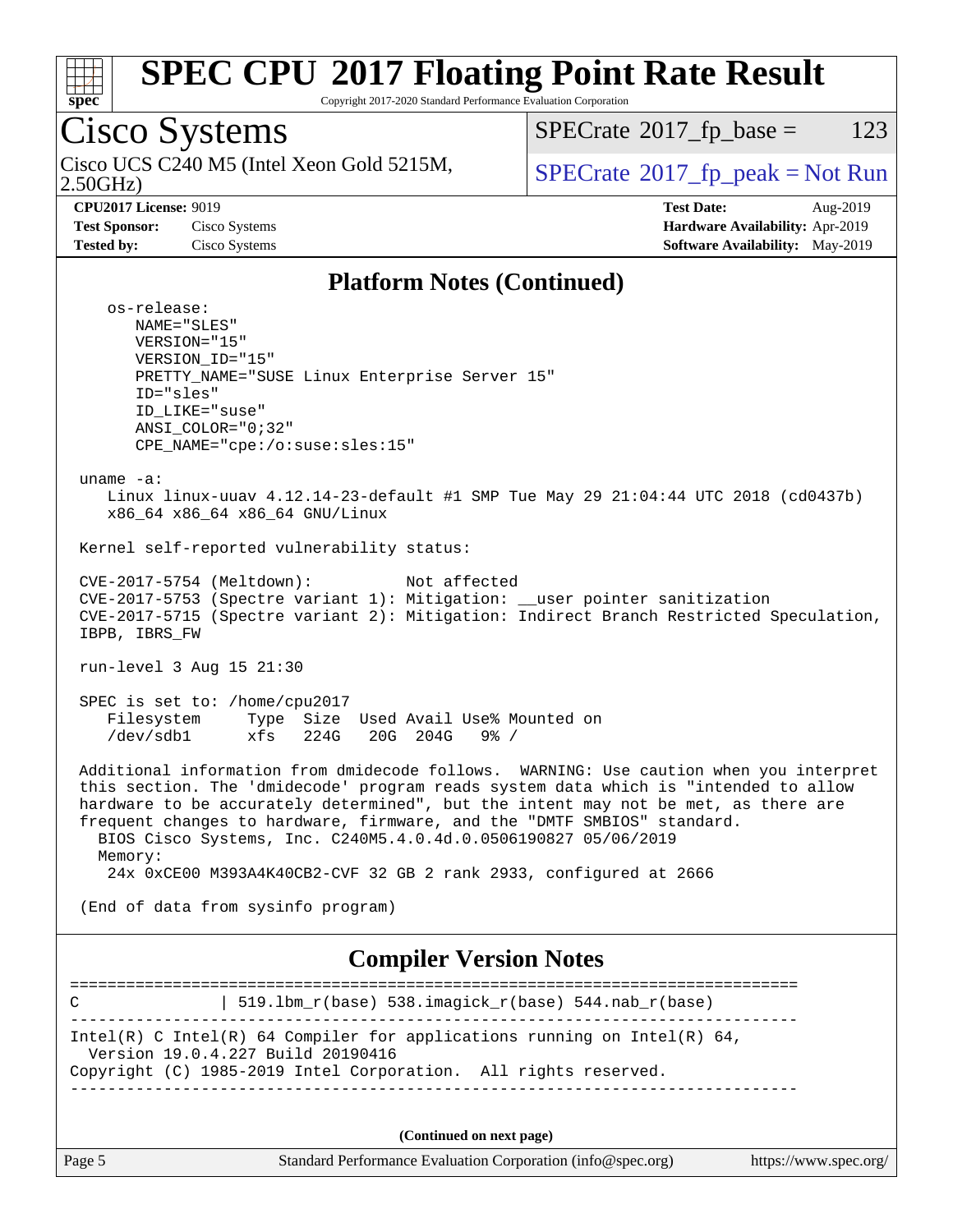

Copyright 2017-2020 Standard Performance Evaluation Corporation

# Cisco Systems

Cisco UCS C240 M5 (Intel Xeon Gold 5215M,  $SPECrate@2017_fp\_peak = Not Run$  $SPECrate@2017_fp\_peak = Not Run$ 

 $SPECTate$ <sup>®</sup>[2017\\_fp\\_base =](http://www.spec.org/auto/cpu2017/Docs/result-fields.html#SPECrate2017fpbase) 123

2.50GHz)

**[CPU2017 License:](http://www.spec.org/auto/cpu2017/Docs/result-fields.html#CPU2017License)** 9019 **[Test Date:](http://www.spec.org/auto/cpu2017/Docs/result-fields.html#TestDate)** Aug-2019 **[Test Sponsor:](http://www.spec.org/auto/cpu2017/Docs/result-fields.html#TestSponsor)** Cisco Systems **[Hardware Availability:](http://www.spec.org/auto/cpu2017/Docs/result-fields.html#HardwareAvailability)** Apr-2019 **[Tested by:](http://www.spec.org/auto/cpu2017/Docs/result-fields.html#Testedby)** Cisco Systems **[Software Availability:](http://www.spec.org/auto/cpu2017/Docs/result-fields.html#SoftwareAvailability)** May-2019

### **[Compiler Version Notes \(Continued\)](http://www.spec.org/auto/cpu2017/Docs/result-fields.html#CompilerVersionNotes)**

| Intel(R) Fortran Intel(R) 64 Compiler for applications running on $Intel(R)$<br>64, Version 19.0.4.227 Build 20190416<br>Copyright (C) 1985-2019 Intel Corporation. All rights reserved.<br>521.wrf $r(base)$ 527.cam4 $r(base)$<br>Fortran, C<br>$Intel(R)$ Fortran Intel(R) 64 Compiler for applications running on Intel(R)<br>64, Version 19.0.4.227 Build 20190416<br>(Continued on next page)                                                                                                                                                                                                                     |
|-------------------------------------------------------------------------------------------------------------------------------------------------------------------------------------------------------------------------------------------------------------------------------------------------------------------------------------------------------------------------------------------------------------------------------------------------------------------------------------------------------------------------------------------------------------------------------------------------------------------------|
|                                                                                                                                                                                                                                                                                                                                                                                                                                                                                                                                                                                                                         |
|                                                                                                                                                                                                                                                                                                                                                                                                                                                                                                                                                                                                                         |
|                                                                                                                                                                                                                                                                                                                                                                                                                                                                                                                                                                                                                         |
|                                                                                                                                                                                                                                                                                                                                                                                                                                                                                                                                                                                                                         |
|                                                                                                                                                                                                                                                                                                                                                                                                                                                                                                                                                                                                                         |
| $\vert$ 503.bwaves_r(base) 549.fotonik3d_r(base) 554.roms_r(base)<br>Fortran                                                                                                                                                                                                                                                                                                                                                                                                                                                                                                                                            |
|                                                                                                                                                                                                                                                                                                                                                                                                                                                                                                                                                                                                                         |
| $C++$ , C, Fortran   507.cactuBSSN_r(base)<br>.<br>Intel(R) $C++$ Intel(R) 64 Compiler for applications running on Intel(R) 64,<br>Version 19.0.4.227 Build 20190416<br>Copyright (C) 1985-2019 Intel Corporation. All rights reserved.<br>Intel(R) C Intel(R) 64 Compiler for applications running on Intel(R) 64,<br>Version 19.0.4.227 Build 20190416<br>Copyright (C) 1985-2019 Intel Corporation. All rights reserved.<br>$Intel(R)$ Fortran Intel(R) 64 Compiler for applications running on Intel(R)<br>64, Version 19.0.4.227 Build 20190416<br>Copyright (C) 1985-2019 Intel Corporation. All rights reserved. |
|                                                                                                                                                                                                                                                                                                                                                                                                                                                                                                                                                                                                                         |
| Version 19.0.4.227 Build 20190416<br>Copyright (C) 1985-2019 Intel Corporation. All rights reserved.<br>_______________________________                                                                                                                                                                                                                                                                                                                                                                                                                                                                                 |
| Intel(R) $C++$ Intel(R) 64 Compiler for applications running on Intel(R) 64,<br>Version 19.0.4.227 Build 20190416<br>Copyright (C) 1985-2019 Intel Corporation. All rights reserved.<br>Intel(R) C Intel(R) 64 Compiler for applications running on Intel(R) 64,                                                                                                                                                                                                                                                                                                                                                        |
| ===========================<br>$C++$ , C $\qquad$ 511.povray_r(base) 526.blender_r(base)                                                                                                                                                                                                                                                                                                                                                                                                                                                                                                                                |
| ________________                                                                                                                                                                                                                                                                                                                                                                                                                                                                                                                                                                                                        |
| Version 19.0.4.227 Build 20190416<br>Copyright (C) 1985-2019 Intel Corporation. All rights reserved.                                                                                                                                                                                                                                                                                                                                                                                                                                                                                                                    |
| $508.namd_r(base) 510.parest_r(base)$<br>$C++$<br>Intel(R) $C++$ Intel(R) 64 Compiler for applications running on Intel(R) 64,                                                                                                                                                                                                                                                                                                                                                                                                                                                                                          |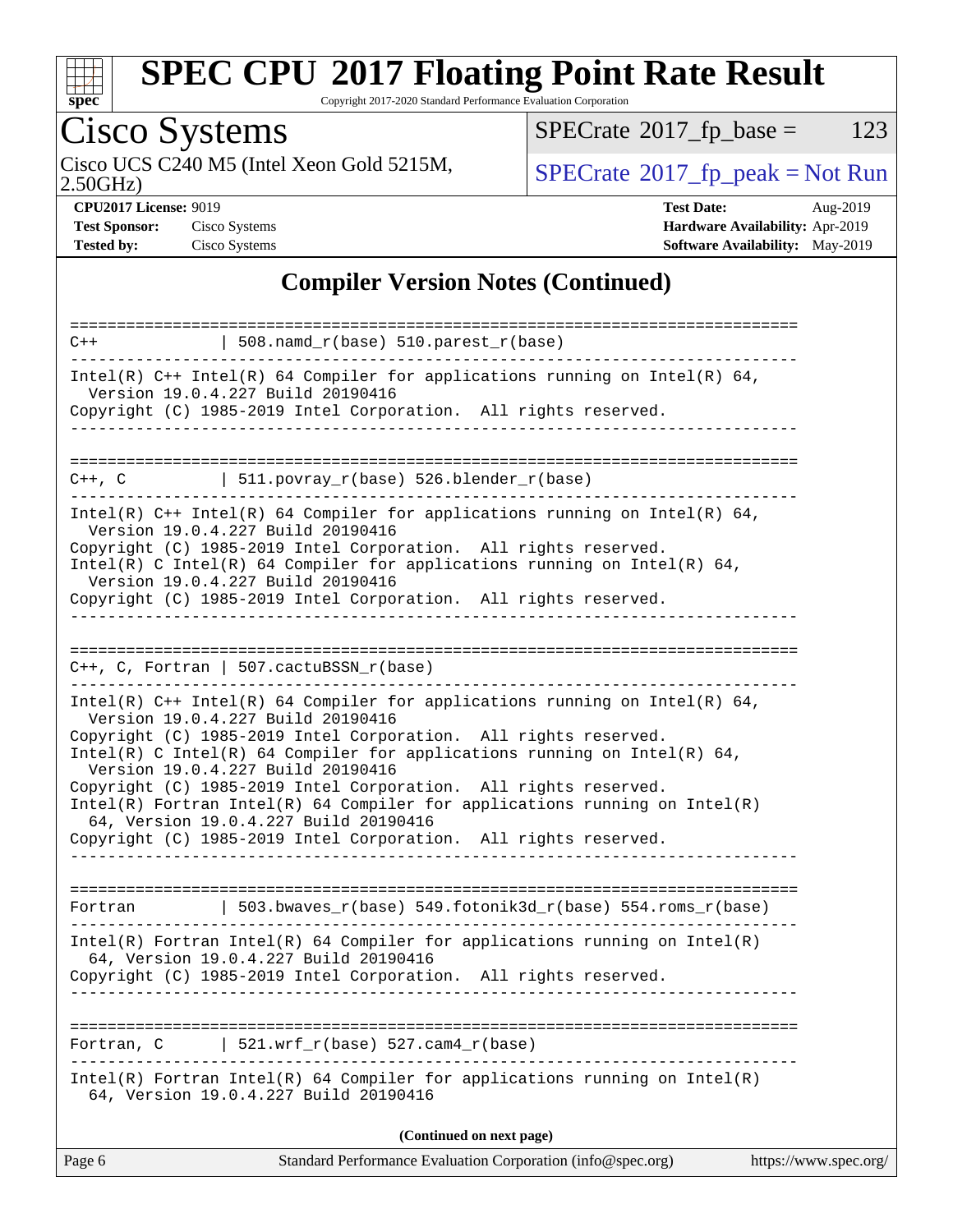

Copyright 2017-2020 Standard Performance Evaluation Corporation

### Cisco Systems

Cisco UCS C240 M5 (Intel Xeon Gold 5215M,  $SPECrate^{\circ}2017\_fp\_peak = Not Run$  $SPECrate^{\circ}2017\_fp\_peak = Not Run$ 

 $SPECTate$ <sup>®</sup>[2017\\_fp\\_base =](http://www.spec.org/auto/cpu2017/Docs/result-fields.html#SPECrate2017fpbase) 123

2.50GHz)

**[Test Sponsor:](http://www.spec.org/auto/cpu2017/Docs/result-fields.html#TestSponsor)** Cisco Systems **[Hardware Availability:](http://www.spec.org/auto/cpu2017/Docs/result-fields.html#HardwareAvailability)** Apr-2019

**[CPU2017 License:](http://www.spec.org/auto/cpu2017/Docs/result-fields.html#CPU2017License)** 9019 **[Test Date:](http://www.spec.org/auto/cpu2017/Docs/result-fields.html#TestDate)** Aug-2019 **[Tested by:](http://www.spec.org/auto/cpu2017/Docs/result-fields.html#Testedby)** Cisco Systems **[Software Availability:](http://www.spec.org/auto/cpu2017/Docs/result-fields.html#SoftwareAvailability)** May-2019

#### **[Compiler Version Notes \(Continued\)](http://www.spec.org/auto/cpu2017/Docs/result-fields.html#CompilerVersionNotes)**

Copyright (C) 1985-2019 Intel Corporation. All rights reserved. Intel(R) C Intel(R) 64 Compiler for applications running on Intel(R)  $64$ , Version 19.0.4.227 Build 20190416 Copyright (C) 1985-2019 Intel Corporation. All rights reserved. ------------------------------------------------------------------------------

### **[Base Compiler Invocation](http://www.spec.org/auto/cpu2017/Docs/result-fields.html#BaseCompilerInvocation)**

[C benchmarks](http://www.spec.org/auto/cpu2017/Docs/result-fields.html#Cbenchmarks): [icc -m64 -std=c11](http://www.spec.org/cpu2017/results/res2019q3/cpu2017-20190819-16791.flags.html#user_CCbase_intel_icc_64bit_c11_33ee0cdaae7deeeab2a9725423ba97205ce30f63b9926c2519791662299b76a0318f32ddfffdc46587804de3178b4f9328c46fa7c2b0cd779d7a61945c91cd35)

[C++ benchmarks:](http://www.spec.org/auto/cpu2017/Docs/result-fields.html#CXXbenchmarks) [icpc -m64](http://www.spec.org/cpu2017/results/res2019q3/cpu2017-20190819-16791.flags.html#user_CXXbase_intel_icpc_64bit_4ecb2543ae3f1412ef961e0650ca070fec7b7afdcd6ed48761b84423119d1bf6bdf5cad15b44d48e7256388bc77273b966e5eb805aefd121eb22e9299b2ec9d9)

[Fortran benchmarks](http://www.spec.org/auto/cpu2017/Docs/result-fields.html#Fortranbenchmarks): [ifort -m64](http://www.spec.org/cpu2017/results/res2019q3/cpu2017-20190819-16791.flags.html#user_FCbase_intel_ifort_64bit_24f2bb282fbaeffd6157abe4f878425411749daecae9a33200eee2bee2fe76f3b89351d69a8130dd5949958ce389cf37ff59a95e7a40d588e8d3a57e0c3fd751)

[Benchmarks using both Fortran and C](http://www.spec.org/auto/cpu2017/Docs/result-fields.html#BenchmarksusingbothFortranandC): [ifort -m64](http://www.spec.org/cpu2017/results/res2019q3/cpu2017-20190819-16791.flags.html#user_CC_FCbase_intel_ifort_64bit_24f2bb282fbaeffd6157abe4f878425411749daecae9a33200eee2bee2fe76f3b89351d69a8130dd5949958ce389cf37ff59a95e7a40d588e8d3a57e0c3fd751) [icc -m64 -std=c11](http://www.spec.org/cpu2017/results/res2019q3/cpu2017-20190819-16791.flags.html#user_CC_FCbase_intel_icc_64bit_c11_33ee0cdaae7deeeab2a9725423ba97205ce30f63b9926c2519791662299b76a0318f32ddfffdc46587804de3178b4f9328c46fa7c2b0cd779d7a61945c91cd35)

[Benchmarks using both C and C++](http://www.spec.org/auto/cpu2017/Docs/result-fields.html#BenchmarksusingbothCandCXX): [icpc -m64](http://www.spec.org/cpu2017/results/res2019q3/cpu2017-20190819-16791.flags.html#user_CC_CXXbase_intel_icpc_64bit_4ecb2543ae3f1412ef961e0650ca070fec7b7afdcd6ed48761b84423119d1bf6bdf5cad15b44d48e7256388bc77273b966e5eb805aefd121eb22e9299b2ec9d9) [icc -m64 -std=c11](http://www.spec.org/cpu2017/results/res2019q3/cpu2017-20190819-16791.flags.html#user_CC_CXXbase_intel_icc_64bit_c11_33ee0cdaae7deeeab2a9725423ba97205ce30f63b9926c2519791662299b76a0318f32ddfffdc46587804de3178b4f9328c46fa7c2b0cd779d7a61945c91cd35)

[Benchmarks using Fortran, C, and C++:](http://www.spec.org/auto/cpu2017/Docs/result-fields.html#BenchmarksusingFortranCandCXX) [icpc -m64](http://www.spec.org/cpu2017/results/res2019q3/cpu2017-20190819-16791.flags.html#user_CC_CXX_FCbase_intel_icpc_64bit_4ecb2543ae3f1412ef961e0650ca070fec7b7afdcd6ed48761b84423119d1bf6bdf5cad15b44d48e7256388bc77273b966e5eb805aefd121eb22e9299b2ec9d9) [icc -m64 -std=c11](http://www.spec.org/cpu2017/results/res2019q3/cpu2017-20190819-16791.flags.html#user_CC_CXX_FCbase_intel_icc_64bit_c11_33ee0cdaae7deeeab2a9725423ba97205ce30f63b9926c2519791662299b76a0318f32ddfffdc46587804de3178b4f9328c46fa7c2b0cd779d7a61945c91cd35) [ifort -m64](http://www.spec.org/cpu2017/results/res2019q3/cpu2017-20190819-16791.flags.html#user_CC_CXX_FCbase_intel_ifort_64bit_24f2bb282fbaeffd6157abe4f878425411749daecae9a33200eee2bee2fe76f3b89351d69a8130dd5949958ce389cf37ff59a95e7a40d588e8d3a57e0c3fd751)

### **[Base Portability Flags](http://www.spec.org/auto/cpu2017/Docs/result-fields.html#BasePortabilityFlags)**

 503.bwaves\_r: [-DSPEC\\_LP64](http://www.spec.org/cpu2017/results/res2019q3/cpu2017-20190819-16791.flags.html#suite_basePORTABILITY503_bwaves_r_DSPEC_LP64) 507.cactuBSSN\_r: [-DSPEC\\_LP64](http://www.spec.org/cpu2017/results/res2019q3/cpu2017-20190819-16791.flags.html#suite_basePORTABILITY507_cactuBSSN_r_DSPEC_LP64) 508.namd\_r: [-DSPEC\\_LP64](http://www.spec.org/cpu2017/results/res2019q3/cpu2017-20190819-16791.flags.html#suite_basePORTABILITY508_namd_r_DSPEC_LP64) 510.parest\_r: [-DSPEC\\_LP64](http://www.spec.org/cpu2017/results/res2019q3/cpu2017-20190819-16791.flags.html#suite_basePORTABILITY510_parest_r_DSPEC_LP64) 511.povray\_r: [-DSPEC\\_LP64](http://www.spec.org/cpu2017/results/res2019q3/cpu2017-20190819-16791.flags.html#suite_basePORTABILITY511_povray_r_DSPEC_LP64) 519.lbm\_r: [-DSPEC\\_LP64](http://www.spec.org/cpu2017/results/res2019q3/cpu2017-20190819-16791.flags.html#suite_basePORTABILITY519_lbm_r_DSPEC_LP64) 521.wrf\_r: [-DSPEC\\_LP64](http://www.spec.org/cpu2017/results/res2019q3/cpu2017-20190819-16791.flags.html#suite_basePORTABILITY521_wrf_r_DSPEC_LP64) [-DSPEC\\_CASE\\_FLAG](http://www.spec.org/cpu2017/results/res2019q3/cpu2017-20190819-16791.flags.html#b521.wrf_r_baseCPORTABILITY_DSPEC_CASE_FLAG) [-convert big\\_endian](http://www.spec.org/cpu2017/results/res2019q3/cpu2017-20190819-16791.flags.html#user_baseFPORTABILITY521_wrf_r_convert_big_endian_c3194028bc08c63ac5d04de18c48ce6d347e4e562e8892b8bdbdc0214820426deb8554edfa529a3fb25a586e65a3d812c835984020483e7e73212c4d31a38223) 526.blender\_r: [-DSPEC\\_LP64](http://www.spec.org/cpu2017/results/res2019q3/cpu2017-20190819-16791.flags.html#suite_basePORTABILITY526_blender_r_DSPEC_LP64) [-DSPEC\\_LINUX](http://www.spec.org/cpu2017/results/res2019q3/cpu2017-20190819-16791.flags.html#b526.blender_r_baseCPORTABILITY_DSPEC_LINUX) [-funsigned-char](http://www.spec.org/cpu2017/results/res2019q3/cpu2017-20190819-16791.flags.html#user_baseCPORTABILITY526_blender_r_force_uchar_40c60f00ab013830e2dd6774aeded3ff59883ba5a1fc5fc14077f794d777847726e2a5858cbc7672e36e1b067e7e5c1d9a74f7176df07886a243d7cc18edfe67) 527.cam4\_r: [-DSPEC\\_LP64](http://www.spec.org/cpu2017/results/res2019q3/cpu2017-20190819-16791.flags.html#suite_basePORTABILITY527_cam4_r_DSPEC_LP64) [-DSPEC\\_CASE\\_FLAG](http://www.spec.org/cpu2017/results/res2019q3/cpu2017-20190819-16791.flags.html#b527.cam4_r_baseCPORTABILITY_DSPEC_CASE_FLAG) 538.imagick\_r: [-DSPEC\\_LP64](http://www.spec.org/cpu2017/results/res2019q3/cpu2017-20190819-16791.flags.html#suite_basePORTABILITY538_imagick_r_DSPEC_LP64) 544.nab\_r: [-DSPEC\\_LP64](http://www.spec.org/cpu2017/results/res2019q3/cpu2017-20190819-16791.flags.html#suite_basePORTABILITY544_nab_r_DSPEC_LP64) 549.fotonik3d\_r: [-DSPEC\\_LP64](http://www.spec.org/cpu2017/results/res2019q3/cpu2017-20190819-16791.flags.html#suite_basePORTABILITY549_fotonik3d_r_DSPEC_LP64) 554.roms\_r: [-DSPEC\\_LP64](http://www.spec.org/cpu2017/results/res2019q3/cpu2017-20190819-16791.flags.html#suite_basePORTABILITY554_roms_r_DSPEC_LP64)